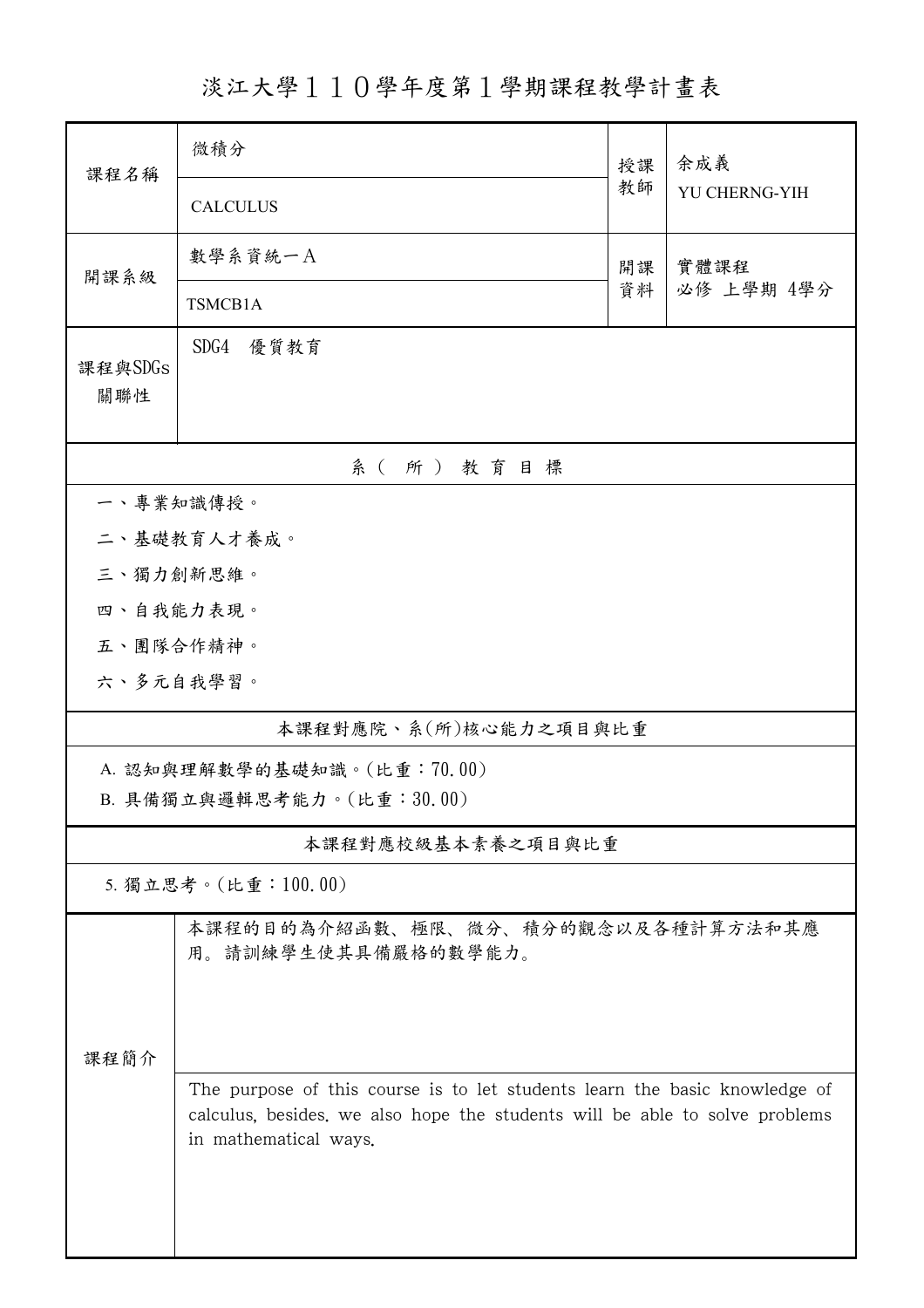## 本課程教學目標與認知、情意、技能目標之對應

將課程教學目標分別對應「認知(Cognitive)」、「情意(Affective)」與「技能(Psychomotor)」 的各目標類型。

一、認知(Cognitive):著重在該科目的事實、概念、程序、後設認知等各類知識之學習。

二、情意(Affective):著重在該科目的興趣、倫理、態度、信念、價值觀等之學習。

三、技能(Psychomotor):著重在該科目的肢體動作或技術操作之學習。

| 序<br>號       | 教學目標(中文)                      |                                                                                                                                           |                                                       | 教學目標(英文)                                                                        |       |  |  |  |
|--------------|-------------------------------|-------------------------------------------------------------------------------------------------------------------------------------------|-------------------------------------------------------|---------------------------------------------------------------------------------|-------|--|--|--|
|              | 期望學生了解微積分基本知識和應 <br>用它解決問題。   |                                                                                                                                           |                                                       | The students should understand basic knowledge of<br>calculus and applications. |       |  |  |  |
|              |                               |                                                                                                                                           |                                                       | 教學目標之目標類型、核心能力、基本素養教學方法與評量方式                                                    |       |  |  |  |
| 序號           | 目標類型                          | 院、系 $(\text{m})$<br>核心能力   基本素養                                                                                                           | 校級                                                    | 教學方法                                                                            | 評量方式  |  |  |  |
| 1            | 認知                            | AB                                                                                                                                        | 5                                                     | 講述                                                                              | 測驗、作業 |  |  |  |
|              | 授課進度表                         |                                                                                                                                           |                                                       |                                                                                 |       |  |  |  |
| 週次           | 日期起訖                          | 內 容 (Subject/Topics)                                                                                                                      |                                                       |                                                                                 | 備註    |  |  |  |
| $\mathbf{1}$ | $110/09/22$ ~<br>110/09/28    | $2.1 - 2.3$ : The tangent and velocity problem; The Limit<br>of a Function, Calculating Limits Using the Limit<br>Laws                    |                                                       |                                                                                 |       |  |  |  |
| 2            | $110/09/29$ ~<br>110/10/05    | 2.4-2.6: The Precise Definition of a Limit and<br>Continuity; Limits at Infinty                                                           |                                                       |                                                                                 |       |  |  |  |
| 3            | $110/10/06 \sim$<br>110/10/12 | 2.7-2.8: Derivatives and Rates of Changes; The<br>Derivative as a Function                                                                |                                                       |                                                                                 |       |  |  |  |
| 4            | $110/10/13$ ~<br>110/10/19    | 3.1-3.3: Derivatives of Polynomials, Exponential<br>functions and Trigonometric Functions.                                                |                                                       |                                                                                 |       |  |  |  |
| 5            | $110/10/20$ ~<br>110/10/26    | 3.4-3.6: Chain Rule; Implicit Differentiation;<br>Derivatives of Logarithmic Functions and Inverse<br>Trigonometric Functions $(3,4-3,6)$ |                                                       |                                                                                 |       |  |  |  |
| 6            | $110/10/27$ ~<br>110/11/02    | 3.8-3.10: Exponential Growth and Decay and Some<br>Related Topics                                                                         |                                                       |                                                                                 |       |  |  |  |
| 7            | $110/11/03$ ~<br>110/11/09    | 4.1-4.4: Maximum and Minimum; Mean Value<br>Theorem ; Shape of a Graph; l'Hospital's Rule                                                 |                                                       |                                                                                 |       |  |  |  |
| 8            | $110/11/10$ ~<br>110/11/16    | 4.6.4.7 : Curve Sketching; Optimization                                                                                                   |                                                       |                                                                                 |       |  |  |  |
| 9            | $110/11/17$ ~<br>110/11/23    | 期中考試週                                                                                                                                     |                                                       |                                                                                 |       |  |  |  |
| 10           | $110/11/24$ ~<br>110/11/30    |                                                                                                                                           | 4.9-5.2: Antiderivatives; Area; The Definite Integral |                                                                                 |       |  |  |  |
| 11           | $110/12/01$ ~<br>110/12/07    | 5.3-5.4: The Fundamental Theorem of Calculus<br>Indefinite Integral                                                                       |                                                       |                                                                                 |       |  |  |  |
| 12           | $110/12/08$ ~<br>110/12/14    | 5.5-6.1: The Substitution Rule; Area<br>Between<br>Curves                                                                                 |                                                       |                                                                                 |       |  |  |  |
|              |                               |                                                                                                                                           |                                                       |                                                                                 |       |  |  |  |